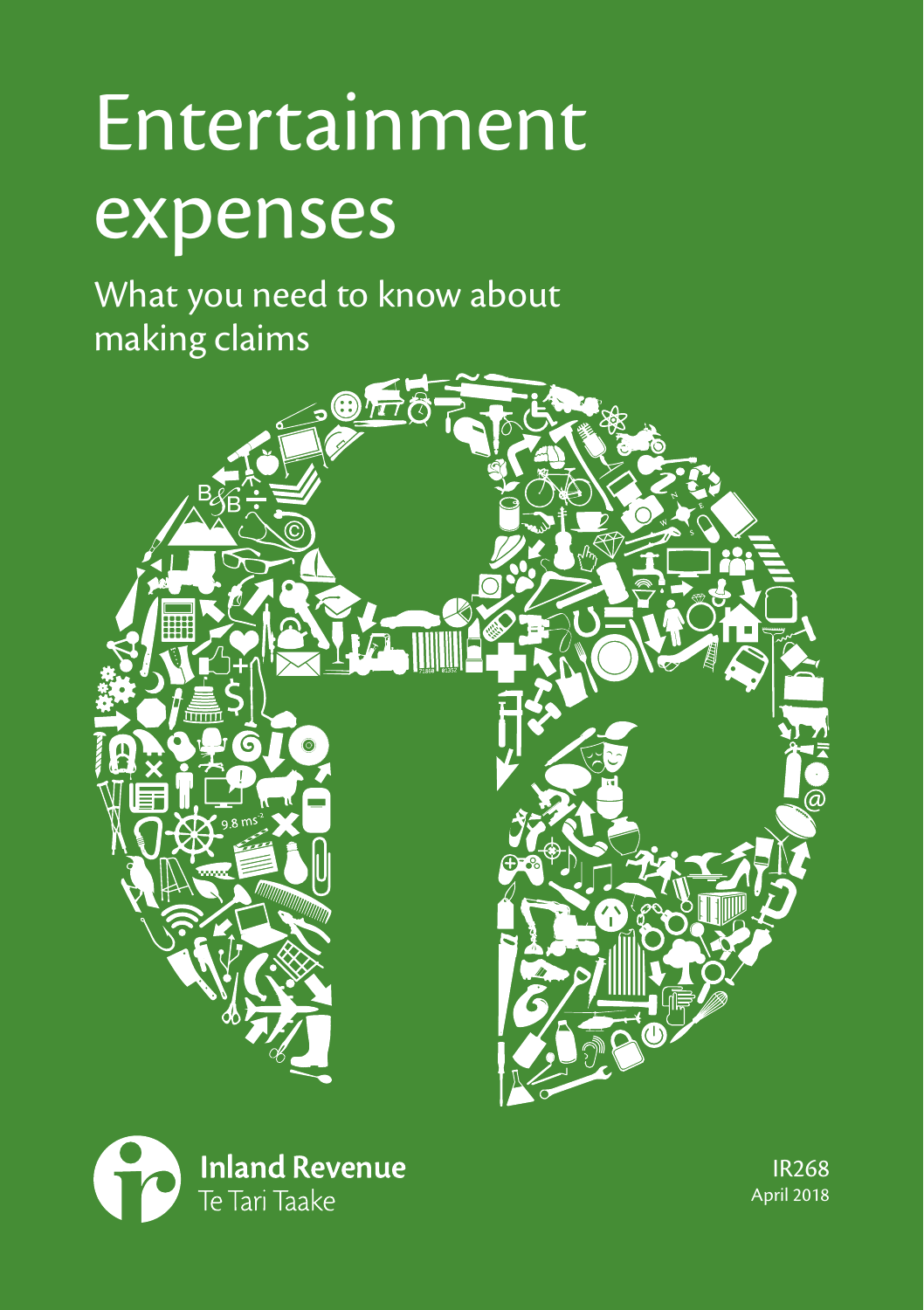# **Contents**

| About this guide                               | 3  |
|------------------------------------------------|----|
| Why paying tax matters                         | 4  |
| Expenses when running a business               | 5  |
| 50% deductible entertainment expenses          | 8  |
| 100% deductible entertainment expenses         | 12 |
| Claiming for reimbursed entertainment expenses | 16 |
| Extra benefits can reduce your deduction       | 16 |
| Making adjustments in your GST return          | 18 |
| Penalties and interest                         | 20 |
| Terms we use                                   | 21 |
| How to contact Inland Revenue                  | 22 |
| Privacy                                        | 22 |
| Inland Revenue's services                      | 23 |

This guide is A5 and can

be economically printed

two pages per A4 sheet.

If you're printing from a

downloaded PDF, check

the layout settings in

your printer options to achieve this.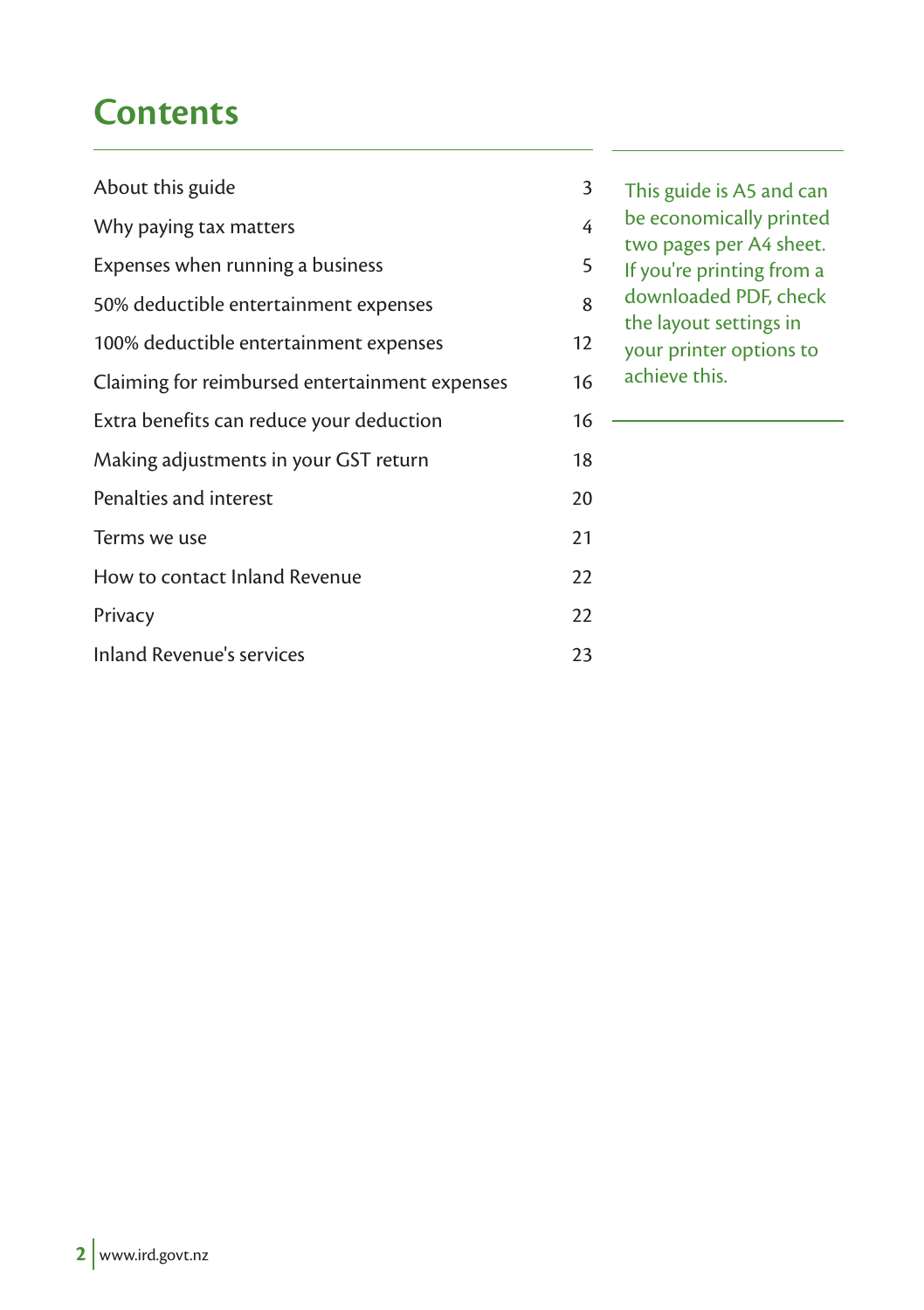# **About this guide**

This guide shows business people who have entertainment expenses how to account for them correctly in their tax returns.

The information in this guide is based on current tax laws at the time of printing.

The guide explains:

- the difference between business-related entertainment expenses and private expenses
- which business-related entertainment expenses are 50% deductible and which are 100% deductible
- why you need to make adjustments for expenses in your tax returns
- a glossary to help you understand the tax terms we use.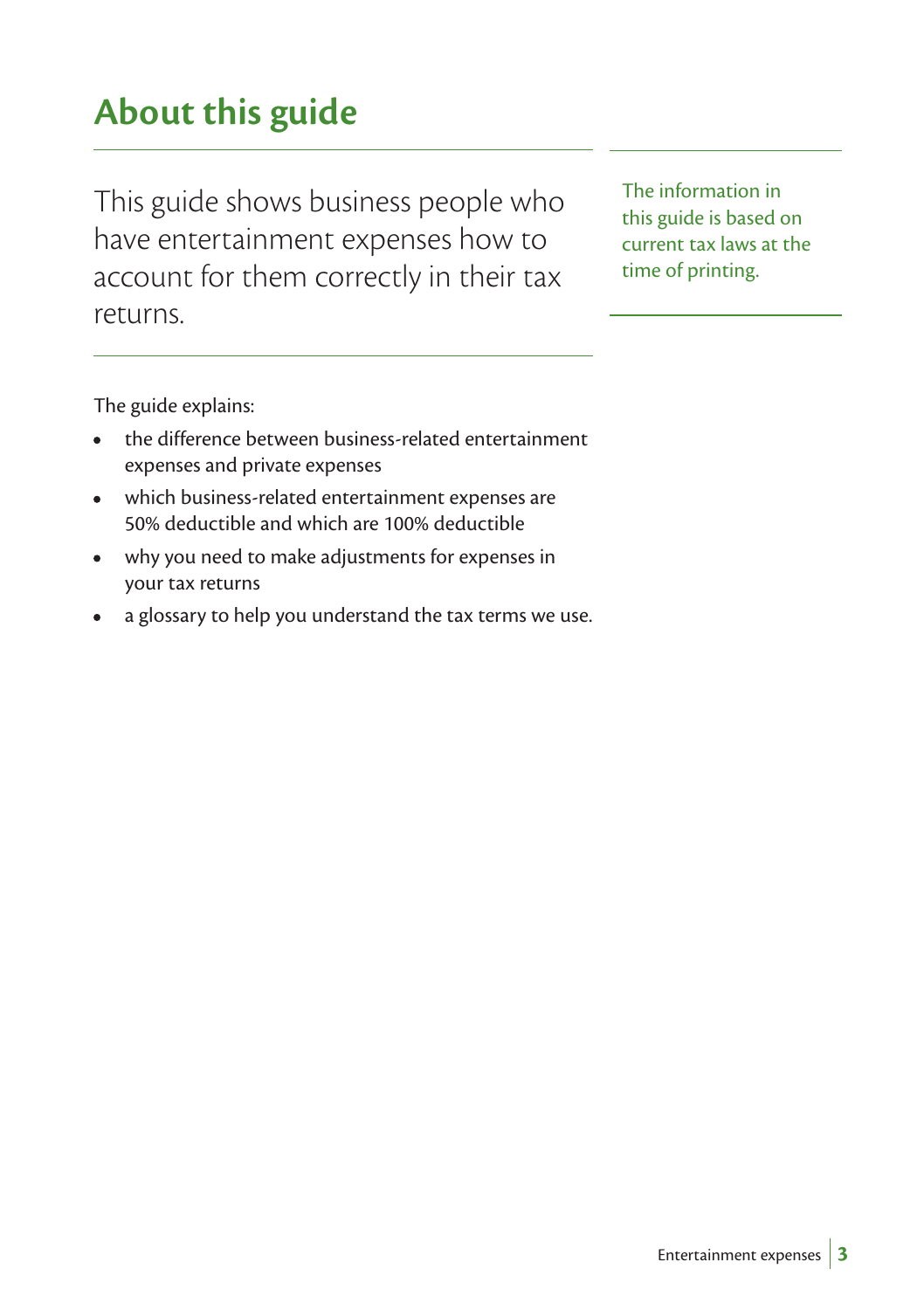# **Why paying tax matters**

Everyone who earns money in New Zealand must pay their share of tax. Here's how the Government spent our taxes in 2014.

The government uses taxpayers' money to pay for services we all need.

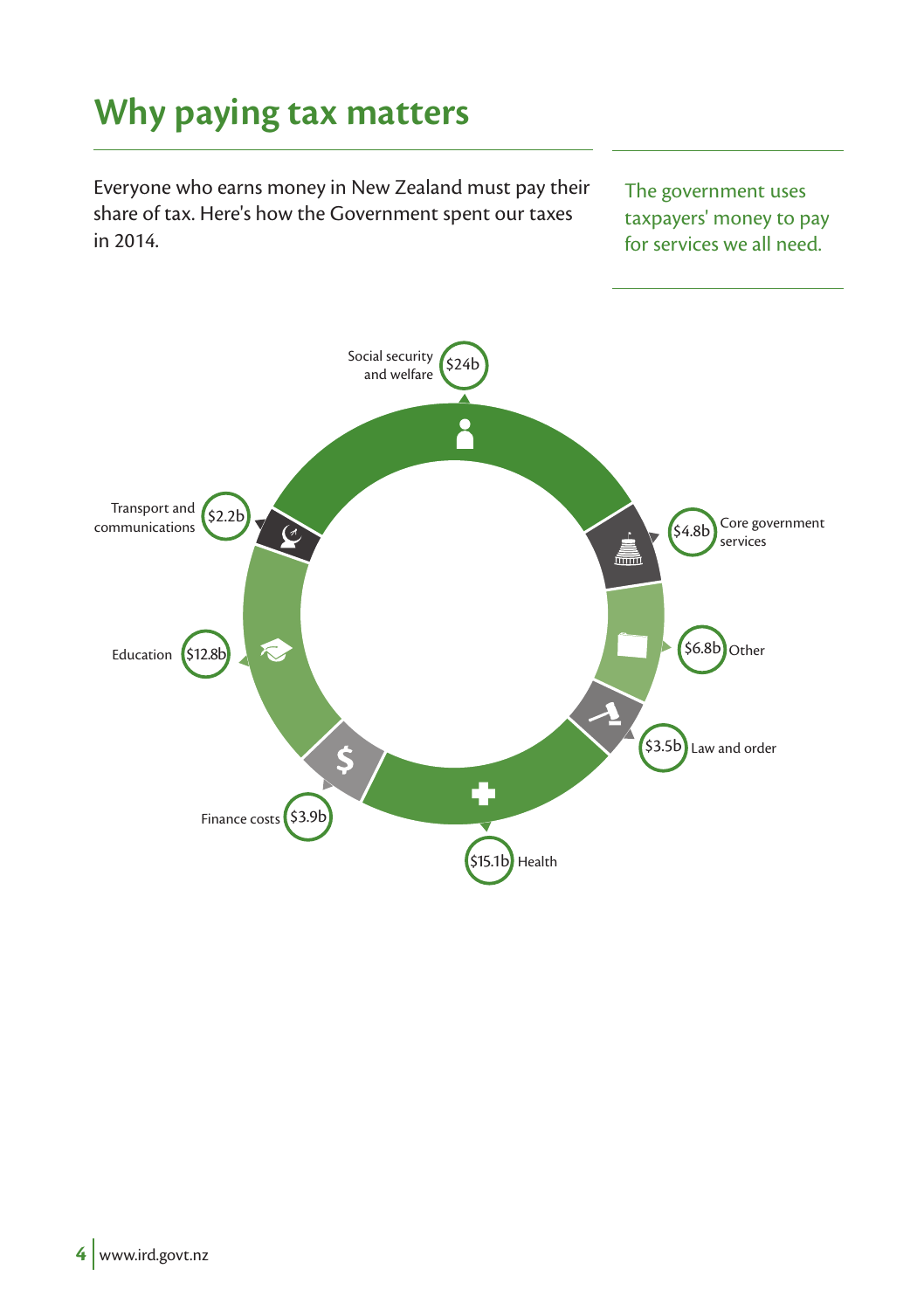# **Expenses when running a business**

All businesses have expenses. Builders have timber, fixings and roofing materials. Supermarkets have vegetables, dairy goods and groceries. Taxi drivers have petrol, oil, and airport charges.

Expenses pay for what you need to earn your income. They're also important for tax reasons.

If you're in business for yourself, you file an annual income tax return showing your net profit for the year. You need to record (among other things) your gross income, expenses and net profit.

Here's a simple example of the net profit calculation:

| Gross income             | \$500 |
|--------------------------|-------|
| Less deductible expenses | \$400 |
| Net profit               | \$100 |

Expenses are deducted from your gross income. You pay tax on your net profit. You can only deduct businessrelated expenses for tax purposes.

# **Entertainment as part of your business**

Business is not all work and no play. You can also claim the cost of entertainment to build up business contacts, keep your employees happy or promote your goods or services as an expense. If it's helping you earn your income, it's usually deductible when it's time to work out your tax.

The rules for entertainment expenses apply to deductions in your income tax return, though you may need to make an annual adjustment in your GST return (see page 18).

Expenses help you earn your income.

All business people must file an income tax return every year.

Only business-related expenses are deductible.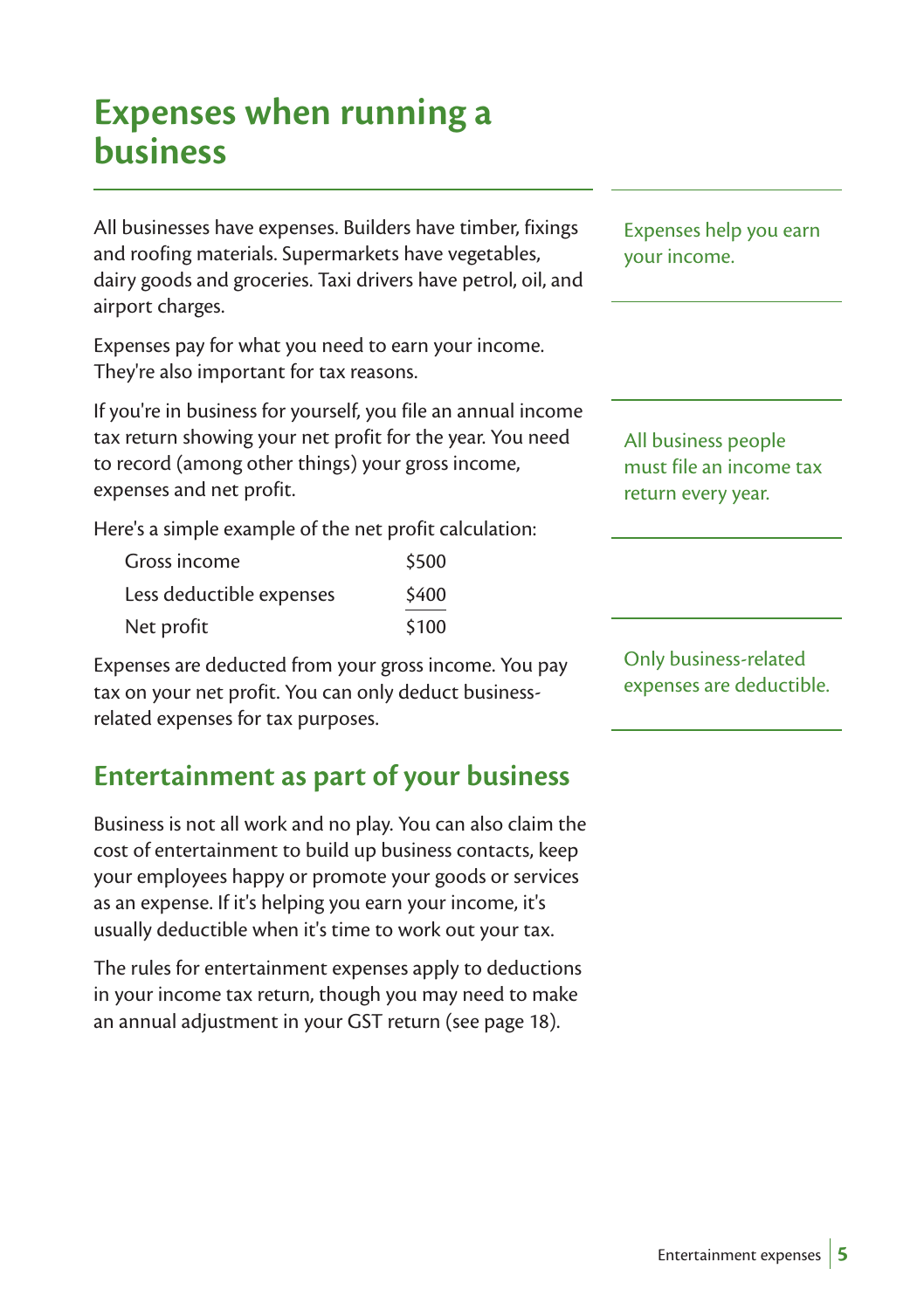### **Business-related entertainment expenses**

Very specific rules apply to different categories of entertainment. Some entertainment expenses can be fully deducted, while others can only be 50% deducted.

For example, the use of an "executive dining room" is one of the categories you can claim for, but the cost may or may not be fully deductible depending on how it's used. Most types of entertainment will fall under the categories listed in this guide.

We've defined terms to help make the rules clear, but in some cases, the wording requires you to make a judgement, eg, defining a "light" meal. You may also have to work out if the expense is a fringe benefit (see page 7). If you're not sure, contact a tax advisor.

# **What are private entertainment expenses?**

It should be clear when expenses are business-related or private. An entertainment expense is business-related if you spend the money to help your business earn income.

Two common examples are:

- entertaining an existing or potential business contact
- holding an event for employees to improve engagement, eg, a party or team-building activity.

If the expense doesn't help your business earn gross income, it's private and you can't claim it as a tax deduction, even if you paid for it out of your business account.

#### **Example**

Mary took her family for a meal out. She used her business credit card to pay for the meal. Mary can't claim the cost of the meal as entertainment expenses because it's a private expense.

A business-related entertainment expense may be 50% or 100% deductible.

Entertainment can mean food and drink, social events, trips, accommodation, privileges, musical, sporting or theatrical events, and freebies (free samples).

You can never deduct your private entertainment expenses, even if you pay for them from a business bank account.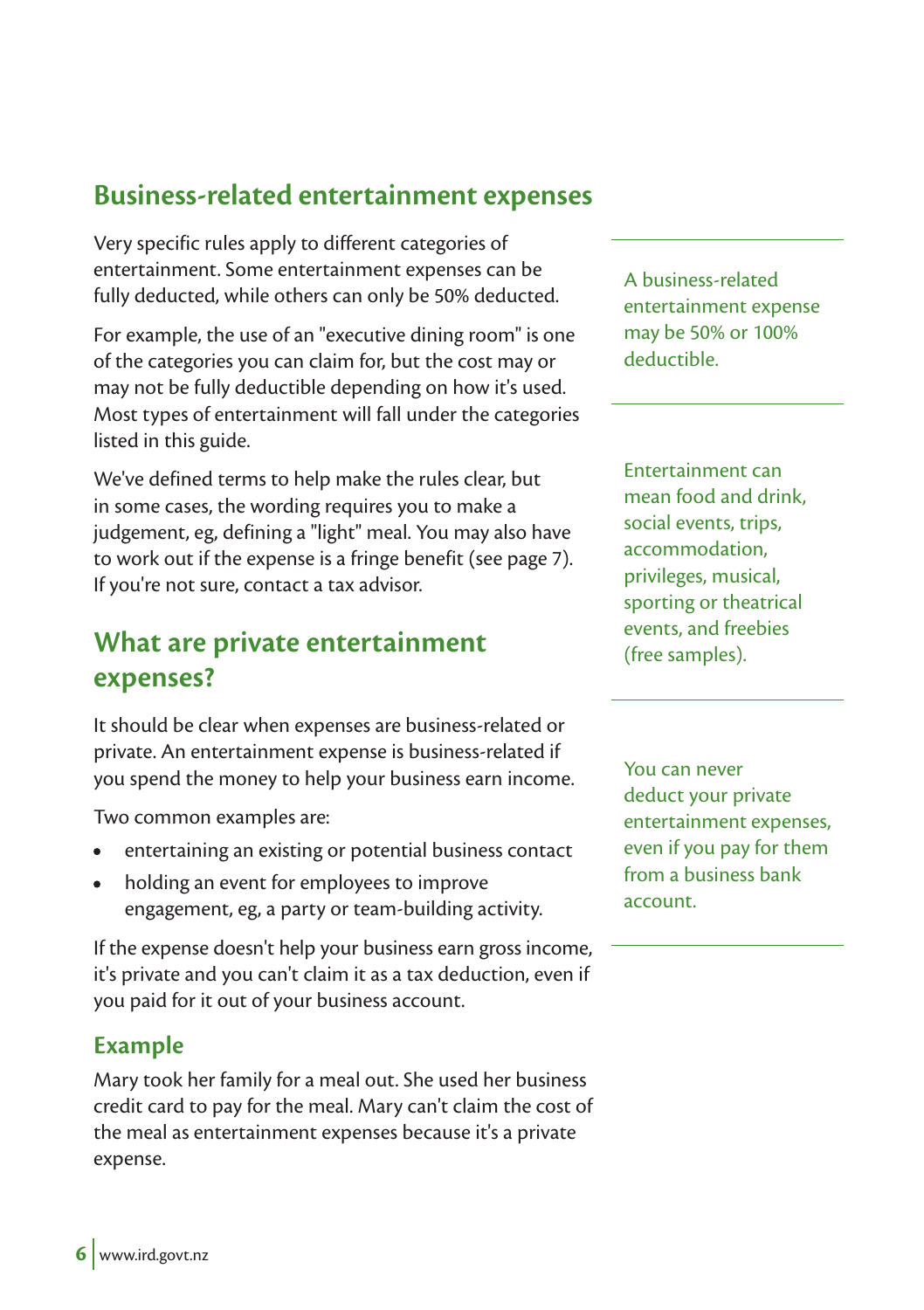# **Entertainment expenses and FBT**

A fringe benefit includes most benefits given to employees other than salary or wages. For example, motor vehicles for private use or free, subsidised or discounted goods and services. If these benefits are enjoyed or received by employees as a result of their employment the benefits are liable for FBT (fringe benefit tax). All employers and businesses who provide fringe benefits must file regular FBT returns with Inland Revenue.

An entertainment expense where the benefits are enjoyed or received by employees may be subject to FBT. If it's a business-related entertainment expense which is only 50% deductible, (see page 8) it isn't subject to FBT. But there is an exception. FBT will be payable if the employer provides the 50% deductible entertainment and:

- the employee can choose when and where to enjoy the benefit, or the benefit is enjoyed outside of New Zealand, and
- the benefit is not provided in the course of, or as a necessary consequence of, the employee's employment duties.

Read about fringe benefits at **www.ird.govt.nz** (search keyword: fbt) or download our *Fringe benefit tax guide (IR409)*.

#### **Example**

This month, Patrick delivered some impressive results at work. His employer Jillian gives him a \$100 gift voucher. Because Patrick can spend the voucher how he likes, Jillian must pay FBT on the \$100. She declares it on her FBT return and pays tax on the \$100.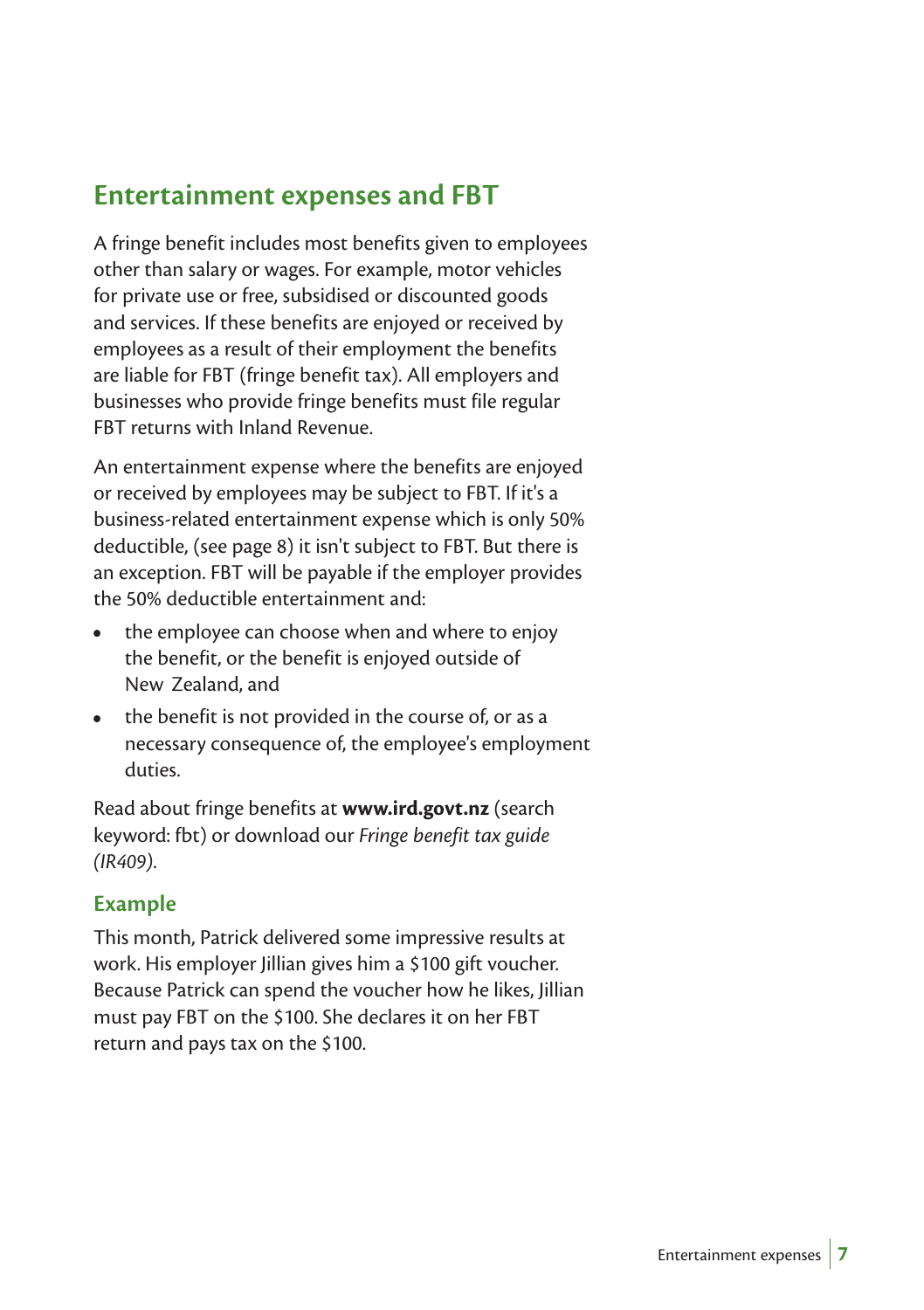# **How GST affects what you can claim**

If you **are** registered for GST, the entertainment expenses in your income tax return must be **GST-exclusive**.

If you're **not** registered, your expenses are **GST-inclusive**.

### **Keep records**

When you deduct an expense, you need to have invoices and receipts to support your deduction.

Keep a record of people you entertain, the date and the reason. At the end of the year, it will make it easier to complete your income tax return.

# **50% deductible entertainment expenses**

Some business-related entertainment expenses are 100% deductible. Others are set as 50% deductible because they have a significant private element. Even if you think that the private element was more or less than 50% of the expense, you can only claim 50% of the expense as a deduction.

The following types of entertainment include a private element and can't be 100% deducted. In general, an entertainment away from work or out of usual work hours has a private element.

If you're registered for GST, the expenses in your income tax return must be GST-exclusive.

Keeping good records makes tax time a lot easier.

A private element means the entertainment expense isn't completely business related.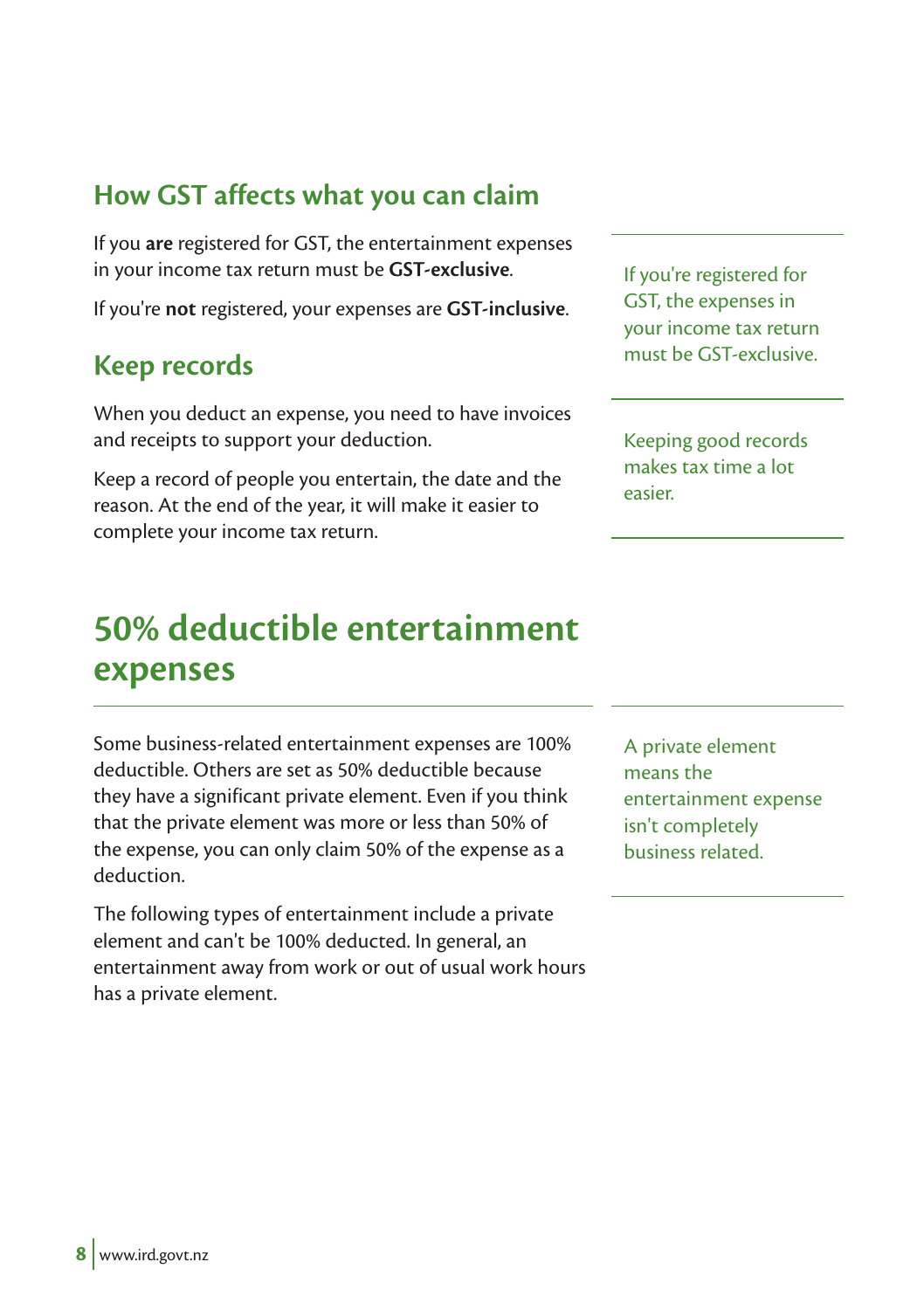# **Corporate boxes**

Expenses for entertainment you provide in:

- boxes
- marquees
- tents

or similar exclusive areas (permanent or temporary) at cultural, sporting, other recreational events or away from your business premises, are only 50% deductible. This also applies to the cost of tickets and any food and drink provided.

# **Holiday accommodation**

If you have business expenses for a holiday home, timeshare apartment or similar venue, you can deduct only 50% of the cost of accommodation as well as 50% for food and drink expenses relating to using the accommodation.

You can claim a deduction of 100% if using the accommodation is secondary to the business activities or employment duties. Contact a tax advisor if you need help working this out.

#### **Example**

Catriona is self-employed and travels to Queenstown to attend a meeting with business clients. Because no other accommodation is available she stays at a holiday home while in Queenstown for the meeting. Catriona can deduct 100% of the cost of the holiday home as an expense.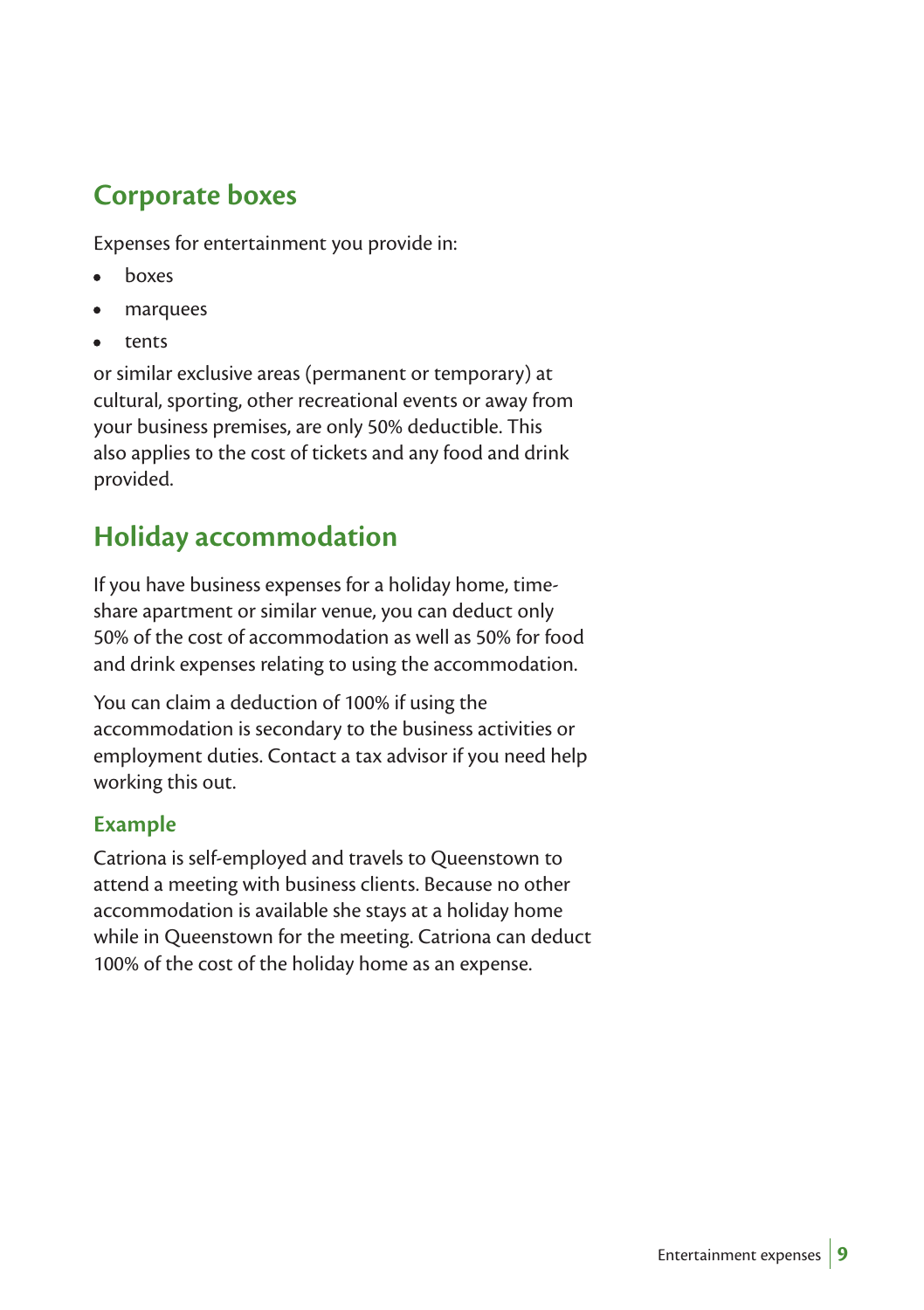# **Recreational boats**

You can deduct only 50% of business expenses on:

- yachts
- launches, or
- similar recreational boats.

You can deduct 50% of the cost of food and drink accompanying the use of a recreational boat.

#### **Example**

Eileen is a business owner and hires a large yacht to take her management team out on the harbour for a planning day. The cost of the trip is 50% deductible.

# **Food and drink at work**

You can deduct only 50% of the cost of food and drink you provide at your business premises (other than light refreshments):

- at a social event, eg, celebration meal, party, reception, or
- in an area restricted to senior employees, such as an executive dining room.

This rule applies whether the entertainment is provided to staff or to guests invited from outside the business.

#### **Example**

ABC Ltd puts on a Christmas party for its employees. It holds the party at work. The company can claim 50% of the costs.

Light refreshments, like morning and afternoon teas, are 100% deductible.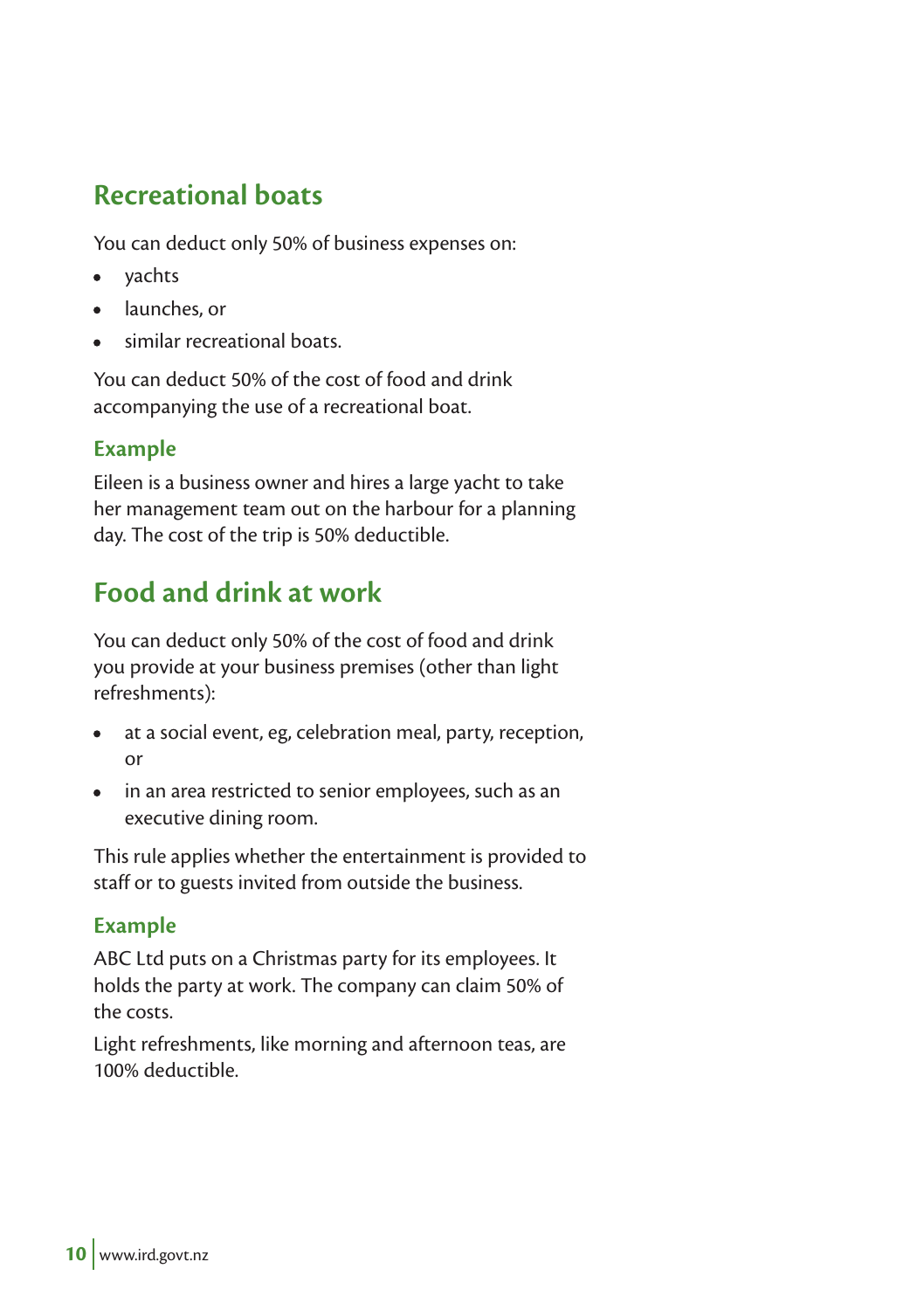# **Offsite food and drink**

Food and drink provided away from your business premises is only 50% deductible.

#### **Example**

Hannah invites a supplier to a business lunch at a local restaurant and pays the bill, which comes to \$160. She deducts 50% of the cost (\$80) in her income tax return.

# **Gifts of food and drink**

Gifts of food and drink that will provide a private benefit to the recipient and a business benefit to the taxpayer are only 50% deductible.

#### **Example**

Real estate agent Bob delivers a bottle of champagne to the owner each time he arranges the sale of a house. He can only deduct 50% of the cost of the bottle of champagne as he is providing entertainment away from his business premises in the form of drink.

Bob also sends a gift basket containing a bottle of wine, some cheese and various household items such as tea towels and soaps to the purchaser. He can deduct the full cost of the tea towels and soap, because these items are not food and drink. But he can only deduct 50% of the cost of the wine and cheese. If the cost can't be identified separately, then an appropriate amount should be apportioned.

### **Supporting expenses**

If you provide entertainment that's only 50% deductible, you can only deduct 50% of any "supporting" expenses. For example:

- running costs, repairs and maintenance for corporate boxes, holiday accommodation and recreational boats
- hire of crockery, glasses, waiting staff and music.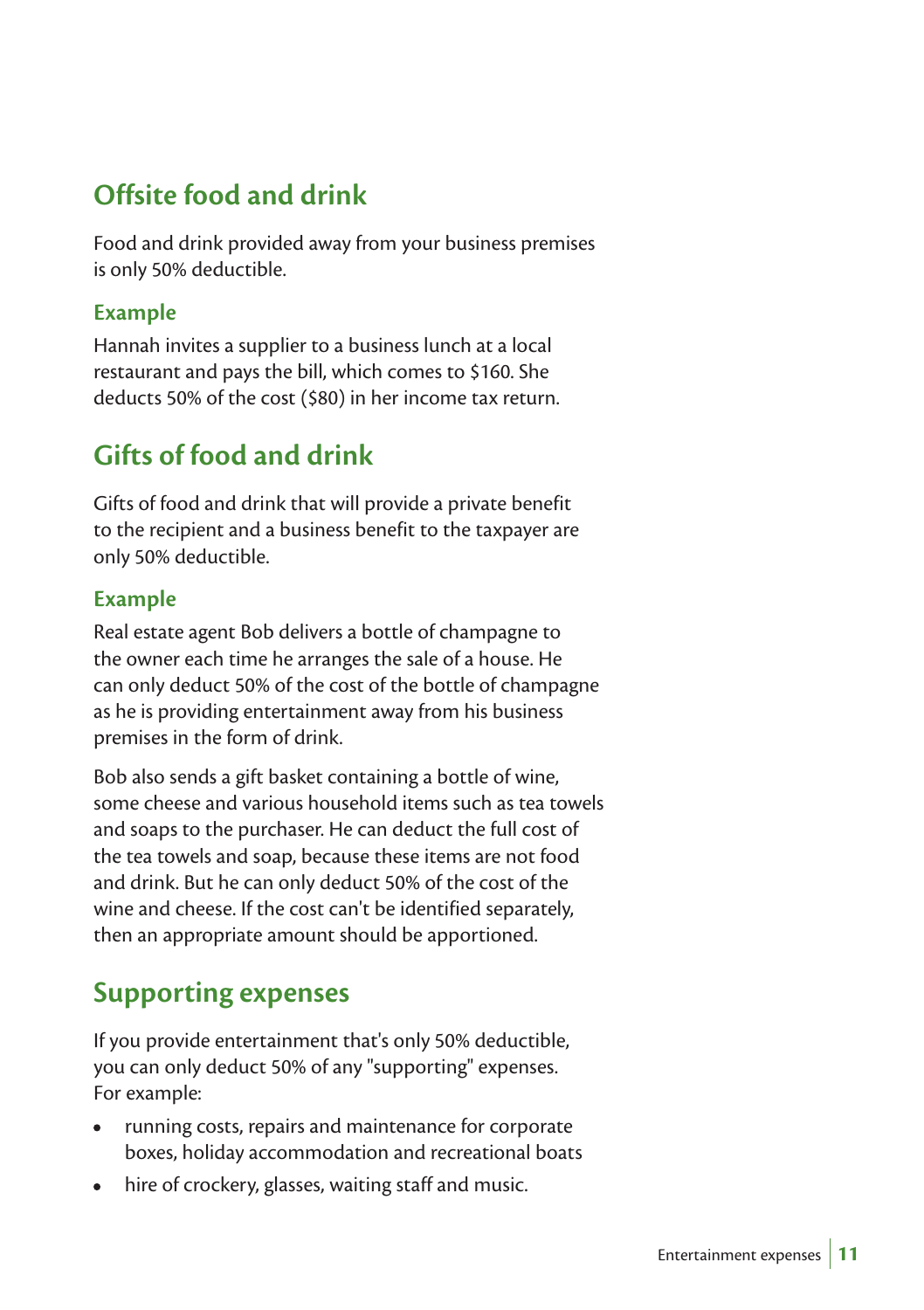# **100% deductible entertainment expenses**

Some business-related entertainment expenses might look as though they are only 50% deductible, but specific rules mean you may be able to claim 100% of the expense. You need to check the rules carefully when there's a mix of situations which have different rates.

# **Food and drink while travelling on business**

If you or one of your employees buys a meal while travelling on business, the cost is 100% deductible. That's despite the rule which says that food and drink provided away from your business premises is only 50% deductible.

But you can only deduct 50% of the cost of food and drink consumed:

- if the travel is mainly for the purpose of enjoying entertainment, or
- at a meal or function involving an existing or potential business contact as a guest, or
- at a celebration meal, party, reception or similar occasion while you're travelling.

# **Food and drink provided at a conference**

You can deduct 100% of the food and drink you provide at a conference, education course or similar event that lasts for four consecutive hours or more (not counting meal breaks).

If the conference is mainly for the purpose of entertainment the expenses are only 50% deductible.

Light refreshments, like morning and afternoon teas, are 100% deductible, regardless of the length of the conference.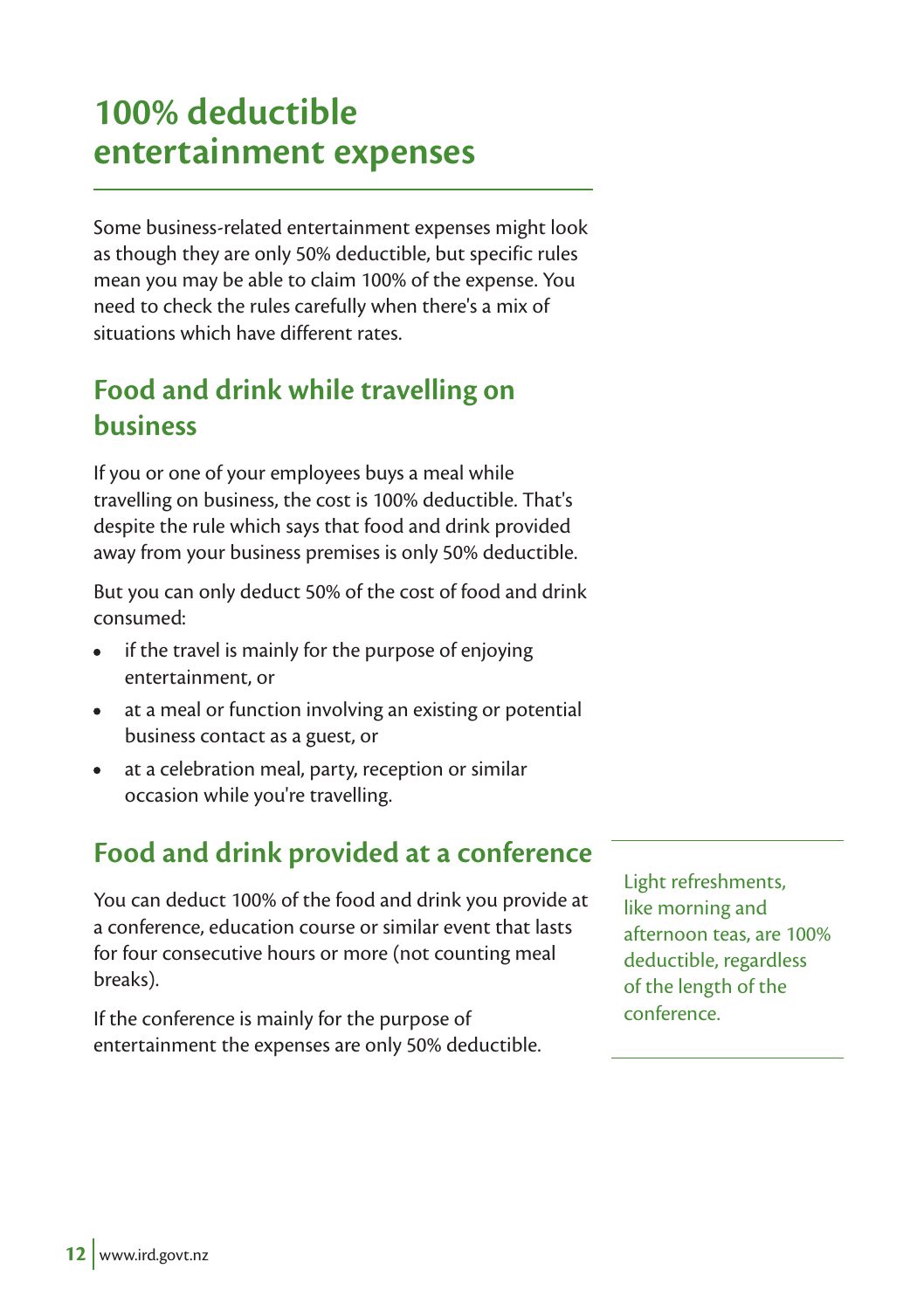# **Light meals provided in a dining room for senior managers**

You read earlier that you can only deduct 50% of the costs of food and drink you provide at your business premises in an area restricted to senior managers. But you can claim 100% of the expense of the food or drink if it's:

- a light meal, and
- consumed as part of the manager's employment duties.

#### **Example**

Once a month, the senior managers at XYZ Ltd meet in their executive dining room to review the month's production figures. The light meal of sandwiches and fruit they share is 100% deductible.

# **Promoting your business, products or services**

If you supply entertainment to promote a business or the business's products or services to the public, you can deduct 100% of the costs.

But you can only deduct 50% of the costs if:

- the business contacts or employees of the business being promoted have a greater opportunity to enjoy the entertainment than the general public
- anyone associated with the business being promoted has a greater opportunity to enjoy the entertainment than the general public.

For more information about associated persons, see *A guide to associated persons definitions for income tax purposes (IR 620).*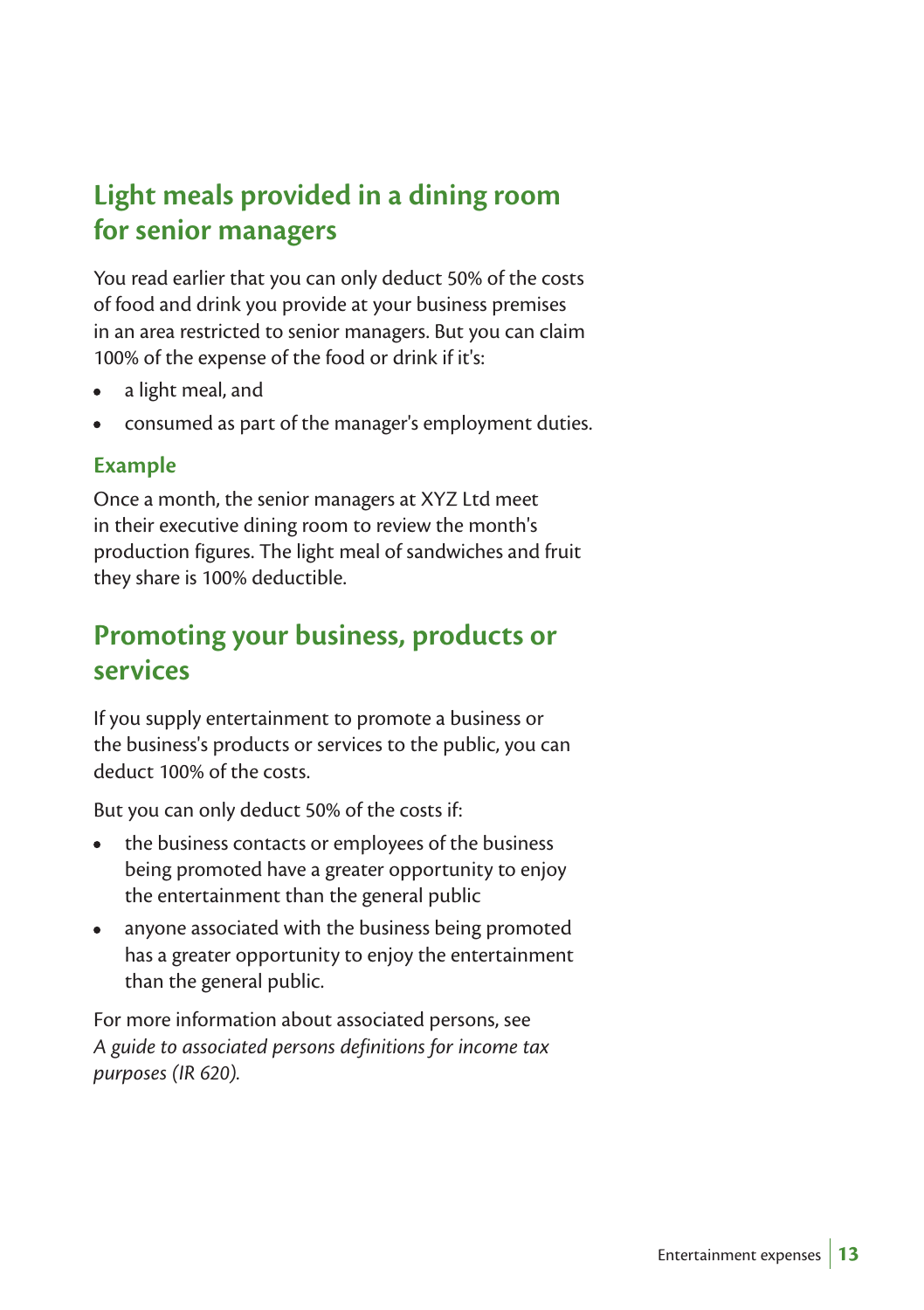#### **Secondary promotion costs**

Despite the previous 50% limitation rule, you can claim 100% of entertainment expenses which only form a secondary part of a trade display or function held to promote a business.

To claim 100% of the cost of this expenditure, the function must be open to the public. A trade display does not need to be open to the public to claim 100% of the secondary expense.

# **Freebies**

You can deduct 100% of the cost of freebies promoting your business. You can only deduct 50% of the cost of freebies you give employees or people associated with you.

### **Entertainment for review**

Entertainment which you provide to someone who's going to review it for publication (eg, in a magazine, newspaper or on a website) is 100% deductible.

#### **Example**

A restaurant provides a free meal to a food critic who will write a review of the restaurant for their newspaper column. The restaurant can claim 100% of the meal's cost.

### **Entertainment as a business**

If you provide entertainment in the ordinary course of your business at market prices or in an arm's-length transaction, you can deduct 100% of the entertainment costs.

Freebies may be 100% or 50% deductible.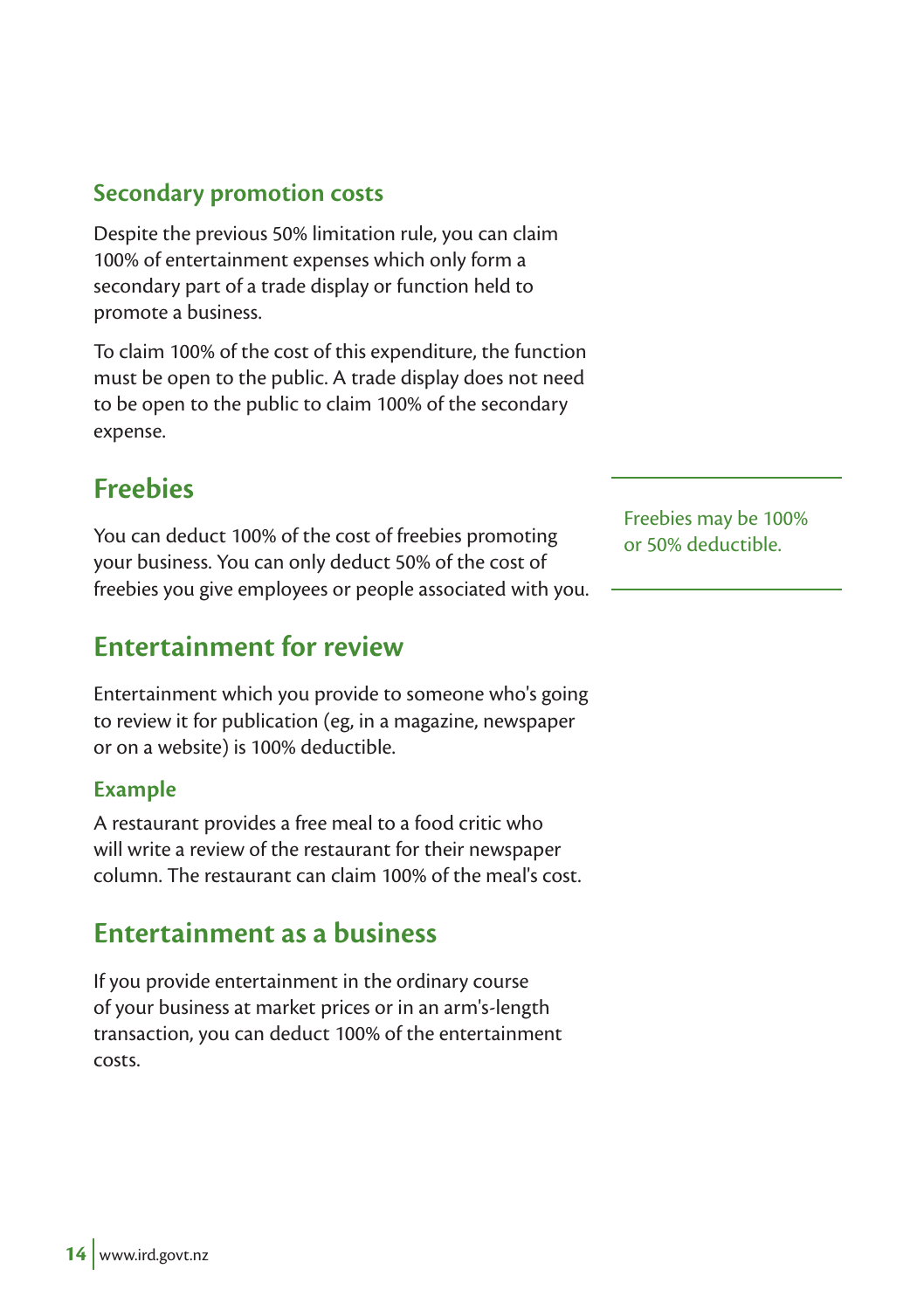#### **Example**

Every Tuesday night, a restaurant offers half-price meals to the general public. The restaurant can deduct 100% of the cost of these meals.

Meals provided free to restaurant employees are 50% deductible.

### **Entertainment supplied for charity**

You can deduct 100% of the cost of entertainment you supply to the general public for charitable purposes.

#### **Example**

A building firm donates food to a Christmas party at a children's hospital. The expense is 100% deductible.

# **Offshore entertainment**

Entertainment enjoyed or consumed outside New Zealand is 100% deductible. Note that New Zealand includes the waters around New Zealand.

#### **Example**

RST Ltd holds a business-planning conference in Perth, Australia. The costs are 100% deductible because the entertainment is held outside New Zealand.

RST Ltd also provides entertainment for employees and clients on a recreational fishing boat. The boat travels 20 km from the North Island. The costs are only 50% deductible because the boat is still in New Zealand.

Entertainment enjoyed or consumed outside New Zealand is 100% deductible.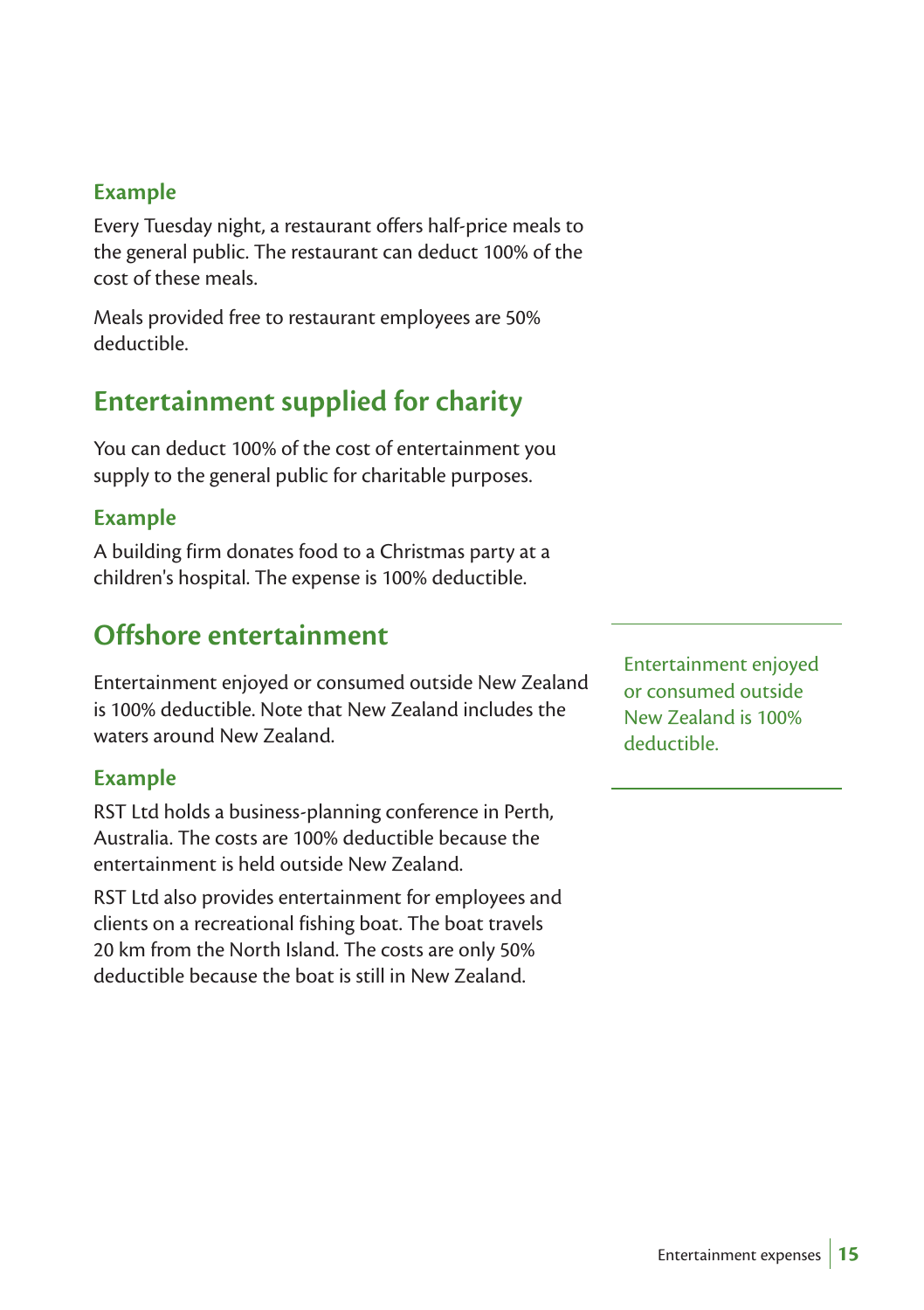# **Claiming for reimbursed entertainment expenses**

An employee who pays for an entertainment expense upfront may get an allowance from their employer to reimburse them. It depends whether the allowance is tax free or taxable. The rate is either 50% or 100%. See our website for examples of each type.

# **Tax-free allowances**

If an employee pays for entertainment that's 50% deductible, eg, a meal for a potential business customer and you reimburse the employee with a tax-free allowance, you can deduct 50% of the allowance.

A tax-free meal allowance paid to an employee working overtime is 100% deductible.

# **Taxable allowances**

You can deduct 100% of any taxable entertainment allowances you pay your employee.

For more details, go to **www.ird.govt.nz** (search keyword: allowances).

# **Extra benefits can reduce your deduction**

If you pay for entertainment and you get an extra benefit back as a result, you'll need to adjust the amount of the deduction in your income tax return.

The two most common situations where you'll need to do this are promotions and employee contributions.

An allowance may be tax free or taxable. Our website gives examples of each.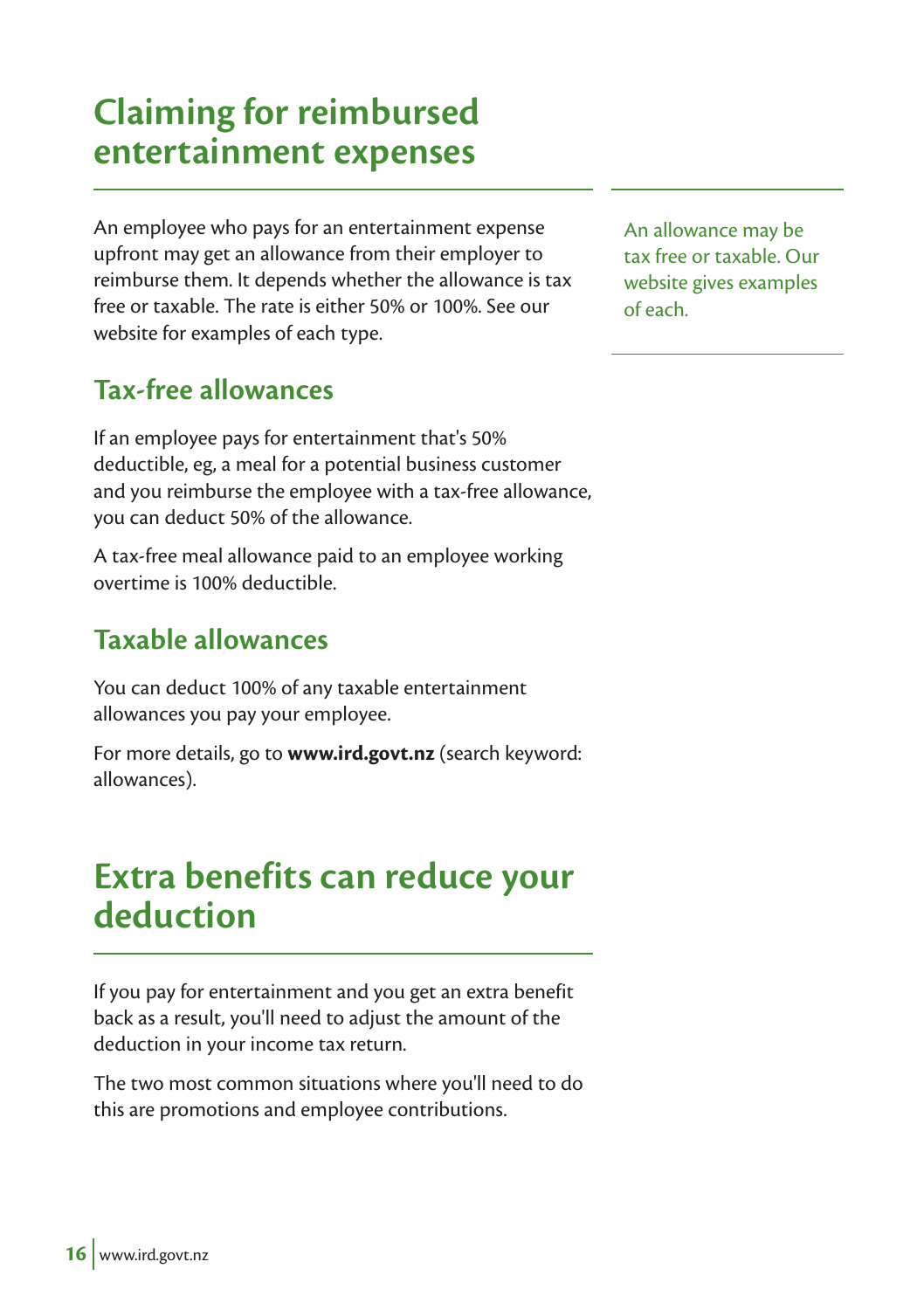# **Promotions**

You can deduct 100% of expenses in promoting your business. But, if you receive an extra benefit, you have to deduct 50% of the value of the benefit from your expense deduction.

#### **Example**

Kiz Ltd provides \$5,000 of sponsorship to a local netball team, who wear outfits with the Kiz logo on it, giving the company brand exposure. In return, Kiz Ltd gets tickets worth \$590 to the team's corporate box. This is the extra benefit.

Instead of deducting the full \$5,000, Kiz Ltd must take into account 50% of the tickets' price.

| Sponsorship expense (100%) | \$5,000 |
|----------------------------|---------|
| Less tickets:              |         |
| 50% of \$590               | 5295    |
| Adjusted deduction         | \$4,705 |

# **Employee contributions**

If you provide entertainment to an employee, and they contribute to the costs, you reduce your expense claim by the amount of the contribution.

#### **Example**

Bernadette buys Christmas lunch for all her five employees. Each person's lunch costs \$42 and they each contribute \$10 (the extra benefit).

Bernadette is GST registered, so her expenses are GSTexclusive.

| Cost of meal (including GST)           | \$210.00     |
|----------------------------------------|--------------|
| Less employee contributions            | \$50.00      |
|                                        | \$160.00     |
| Less GST                               | \$20.87      |
| Bernadette pays (GST-exclusive)        | \$139.13     |
| so she can only deduct 50% of \$139.13 | $=$ \$ 69.57 |

You'll need to make an adjustment for employee contributions.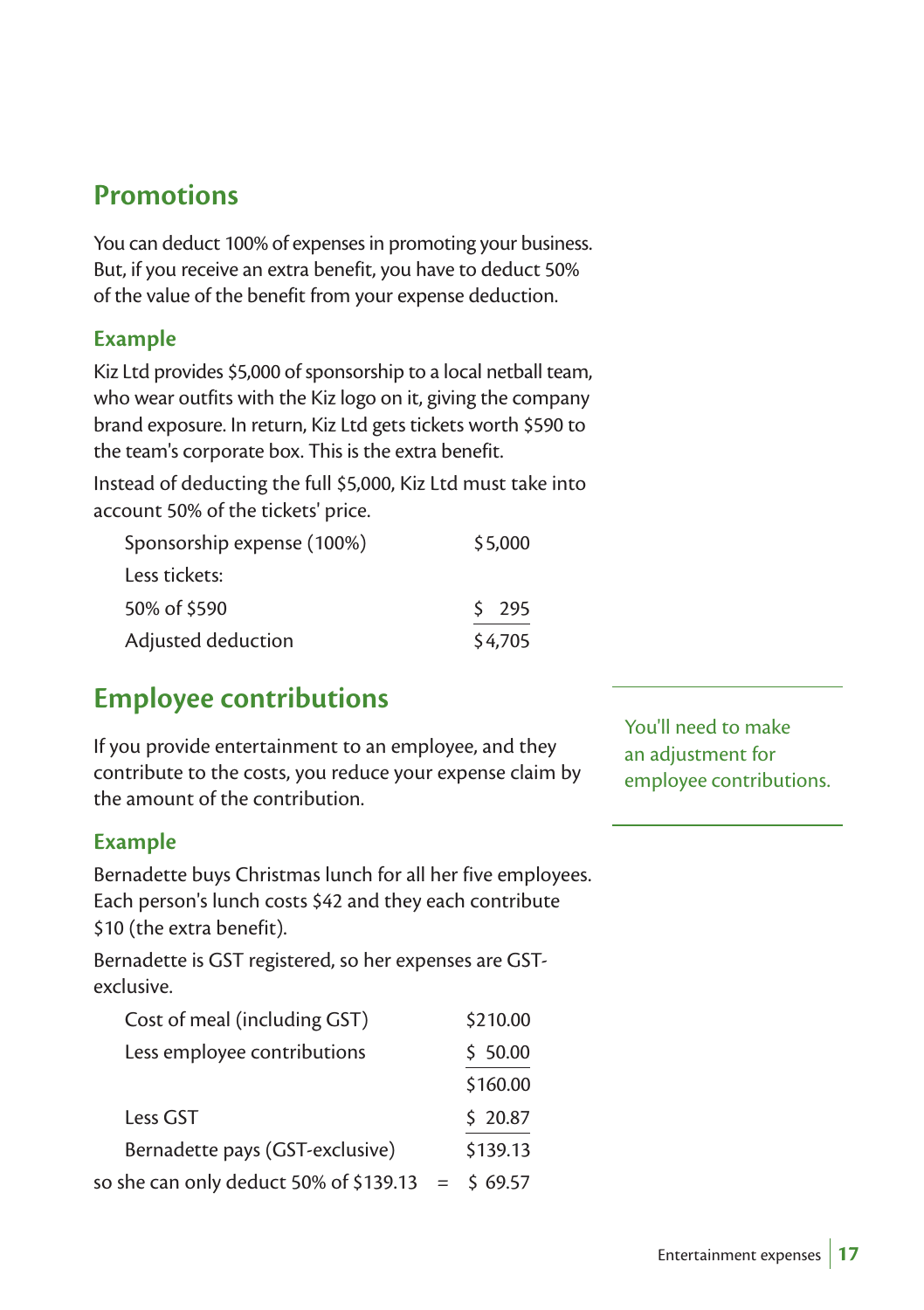# **Making adjustments in your GST return**

Although the entertainment rules apply to deductions in your income tax return, you may also need to make a GST adjustment.

If you're registered for GST, you can usually deduct the full amount of all your business-related entertainment expenses in your GST return. You add the expenses to Box 11, along with the other expenses you're deducting.

You need to make an annual adjustment for any entertainment expenses that are 50% deductible. You make the adjustment in Box 9. For more information see our *GST guide (IR 375)*.

# **When to make the GST adjustment**

You make your annual adjustment on the earlier of:

- the date your income tax return is due, or
- the date you actually file your income tax return.

You then follow these steps:

- 1. Take the non-deductible expense figure from your income tax return. This figure is GST-exclusive.
- 2. Multiply it by 0.15 to give the GST component (15% of the GST-excusive figure).
- 3. Add the GST component to Box 9 of your GST return.

You'll need to make an adjustment for entertainment expenses that are 50% deductible.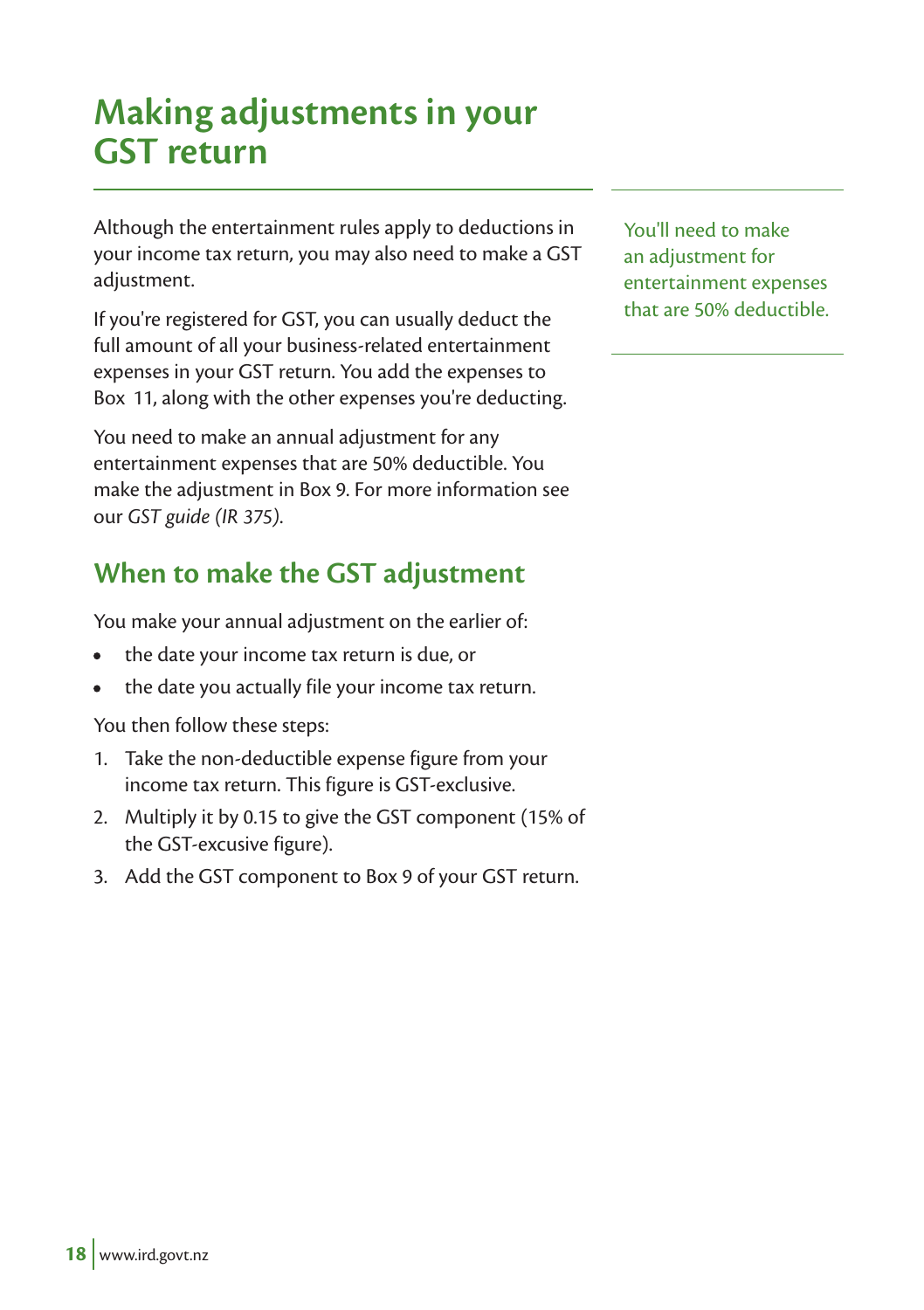#### **Example**

In August 2018, Rick takes a supplier out to lunch. The lunch costs \$225, which is 50% deductible.

Rick is GST registered and files two-monthly GST returns for January, March, May, July, September and November. He deducts the full cost of the lunch (\$225) in Box 11 of his September 2018 GST return.

Rick has the standard 31 March balance date, so the August 2018 lunch date falls in his 2019 tax year. His 2019 income tax return is due by 7 July 2019 and he files early, on 27 June 2019.

The figures in Rick's income tax return are GST-exclusive.

He calculates his income tax deduction like this:

| Cost of the meal (including GST)                              | \$225.00 |
|---------------------------------------------------------------|----------|
| Less GST content                                              | \$29.34  |
| GST-exclusive cost                                            | \$195.66 |
| Rick's income tax deduction (50%)                             | \$97.83  |
| (The non-deductible expense is also \$97.83.)                 |          |
| and and a search to CCT and the second and such a faith and a |          |

He calculates his GST adjustment as follows:

| Rick's GST adjustment                | \$14.67    |
|--------------------------------------|------------|
| GST content $(597.83 \times 0.15)^*$ | $5\,14.67$ |
| Non-deductible expense               | 597.83     |

Rick must add the adjustment to the GST return that covers 27 June 2019 because he filed it before the date it was due.

He adds the \$14.67 adjustment to Box 9 of his July 2019 GST return.

\* Note: before 1 April 2018 the GST content was calculated  $$97.83 \times 3 \div 23 = $12.76$ 

#### **Employees' contributions**

If an employee contributes towards an expense, treat the two items separately.

- Deduct the expense in Box 11 of your GST return.
- Add the employee contribution to Box 5.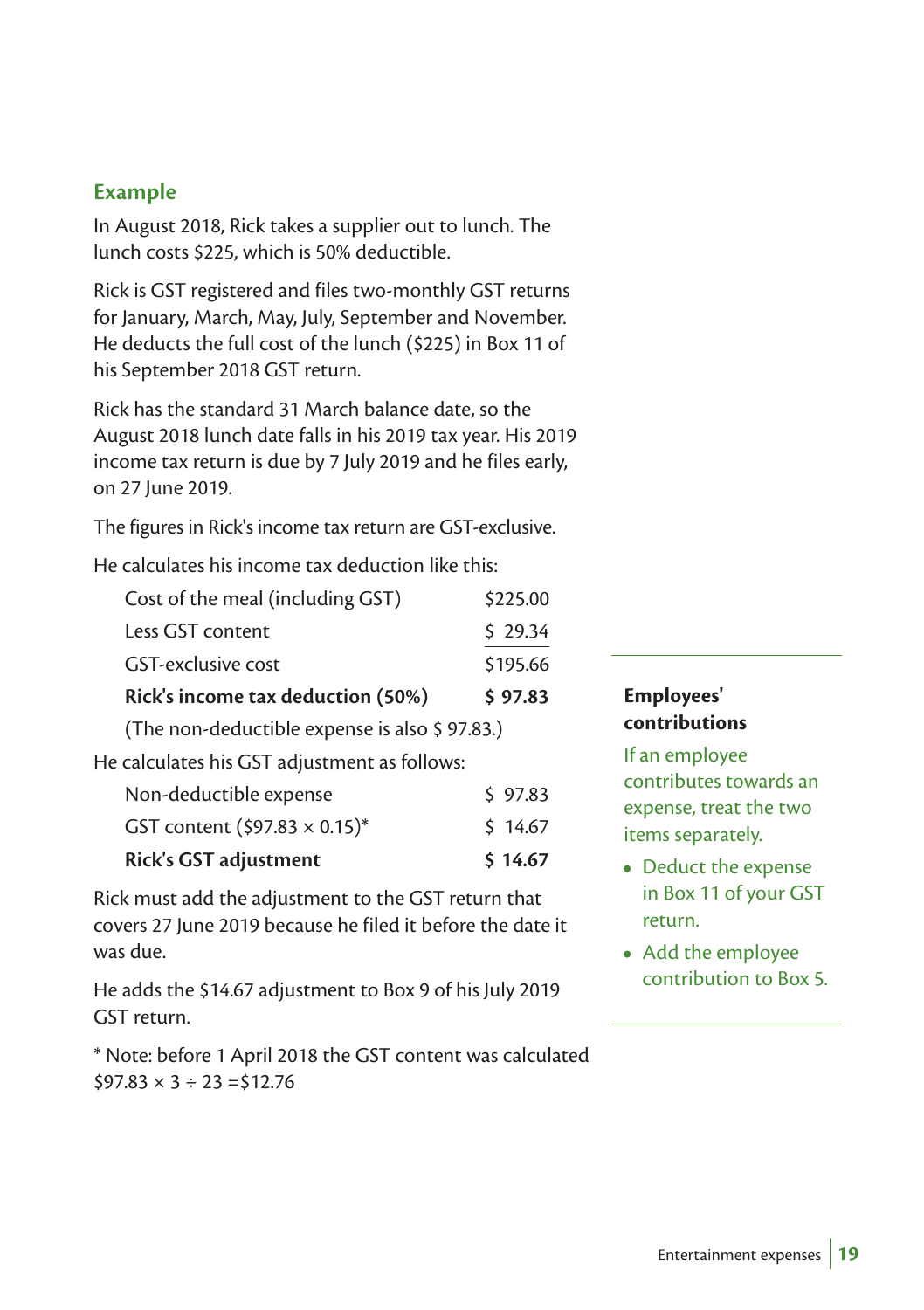# **20** www.ird.govt.nz

# **Penalties and interest**

If you make a mistake with your entertainment expenses, you may be charged penalties. Unpaid amounts may also be liable for interest. Please check your deductions before you file your return.

Have you:

- kept complete records
- deducted only business-related expenses
- worked out which expenses are 50% deductible and which are 100% deductible?

Most people deduct their expenses correctly, but anyone who's careless or dishonest may be charged penalties.

There's more information in our guide *Penalties and interest (IR 240)*. If you have any questions about entertainment expenses contact your tax advisor.

Remember to check your deductions before you file your return.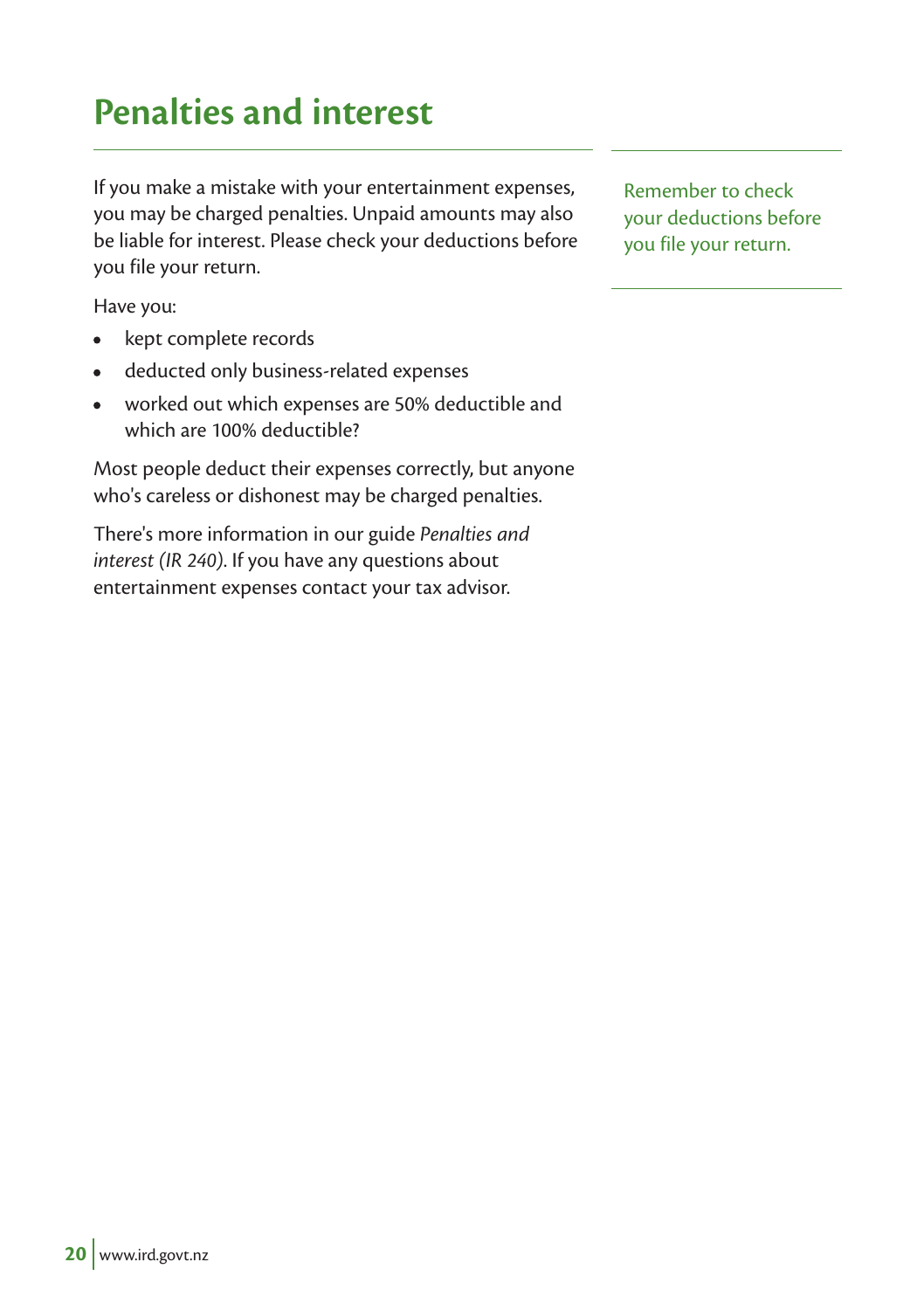# **Terms we use**

| Arm's-length<br>transaction | A transaction where the buyer and seller of a product or<br>service act independently and have no relationship with<br>each other.                                                                                     |
|-----------------------------|------------------------------------------------------------------------------------------------------------------------------------------------------------------------------------------------------------------------|
| Associated person           | A person you're related to (eg, a parent, child, brother or<br>sister) or someone you have a business relationship with<br>(eg, companies in a group, a partner and a partnership,<br>trustee and settlor of a trust). |
| <b>Business contacts</b>    | People you or an associated person do business with,<br>including your customers, clients, suppliers, shareholders,<br>and other financiers.                                                                           |
| <b>Business premises</b>    | The normal place where you or an associated person<br>do business, including any temporary workplaces, like a<br>building site.                                                                                        |
| Business-related<br>expense | An expense to help your business earn income. Most<br>business-related expenses are deductible.                                                                                                                        |
| Deductible                  | An expense you can deduct from the gross income in<br>your income tax return to work out your taxable income.                                                                                                          |
| Entertainment               | A range of expenses, including food and drink, corporate<br>boxes, holiday accommodation and recreational boats.                                                                                                       |
| Freebie                     | A sample or other item given away free normally to<br>promote a business.                                                                                                                                              |
| Fringe benefit              | A non-cash benefit provided to an employee or an<br>associated person. Most benefits given to employees<br>other than their salary or wages are fringe benefits.                                                       |
| Non-deductible              | A non-deductible expense can't be offset against your<br>gross income and doesn't appear in your income tax<br>return.                                                                                                 |
| Private expense             | Any expense which is not business related. Private<br>expenses are not deductible.                                                                                                                                     |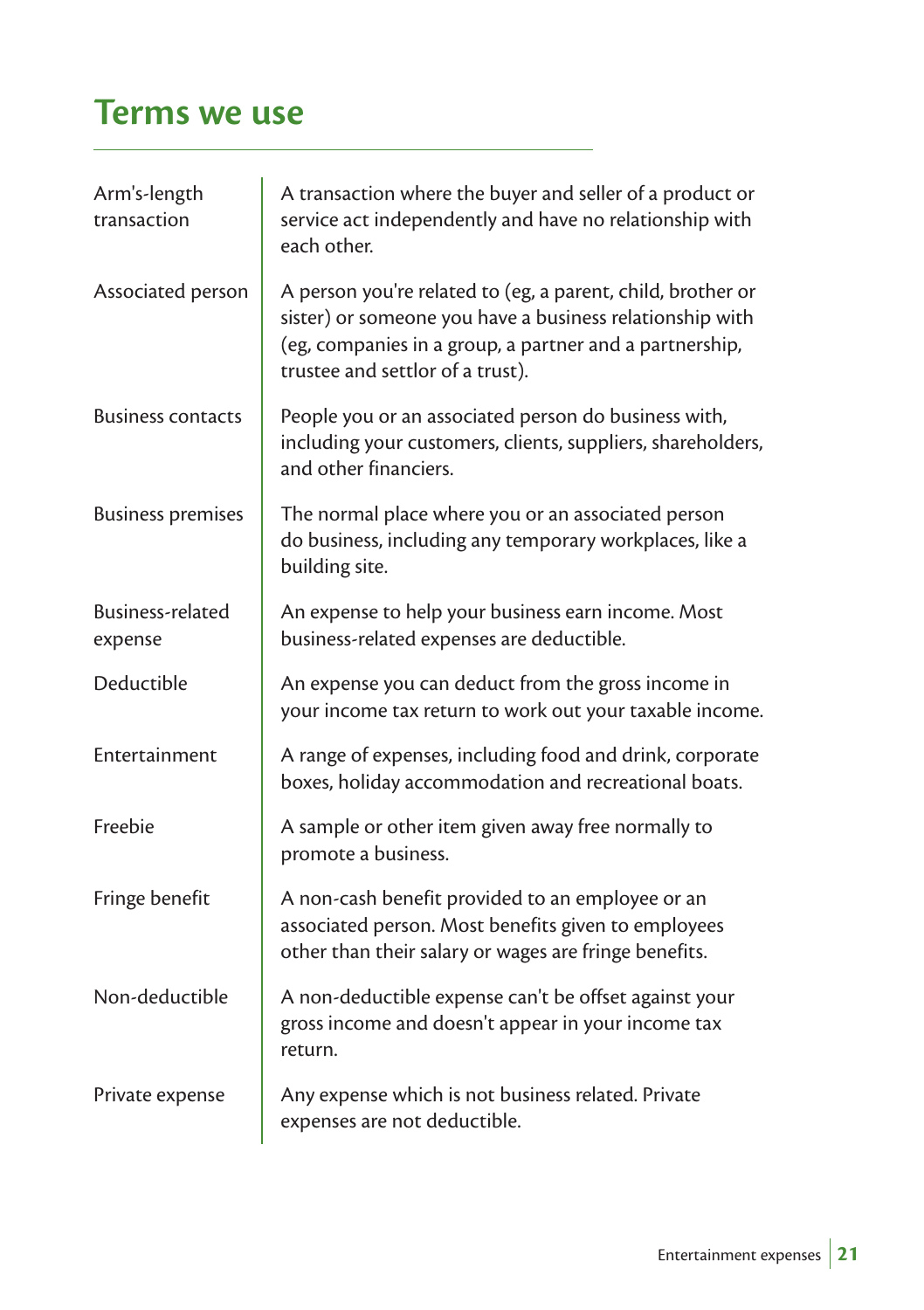# **How to contact Inland Revenue**

### **How to get our forms and guides**

You can get copies of all our forms and guides by going to **www.ird.govt.nz** and selecting "All forms and guides" from the right-hand menu, or by entering the shoulder number in the search box. You can also order copies by calling 0800 257 773.

# **Need to speak with us?**

Have your IRD number ready and call us on one of these numbers:

| General tax, tax credits and refunds | 0800 775 247 |
|--------------------------------------|--------------|
| Employer enguiries                   | 0800 377 772 |
| General business tax                 | 0800 377 774 |
| Overdue returns and payments         | 0800 377 771 |

Our contact centre hours are 8am to 8pm Monday to Friday, and Saturday between 9am and 1pm. We record all calls. Our self-service lines are open at all times and offer a range of automated options, especially if you're enrolled with voice ID.

For more information go to **www.ird.govt.nz/contact-us**

# **Privacy**

Meeting your tax obligations means giving us accurate information so we can assess your liabilities or your entitlements under the Acts we administer. We may also exchange information about you with some government agencies and another country.

For full details of our privacy policy go to **www.ird.govt.nz** (search keyword: privacy).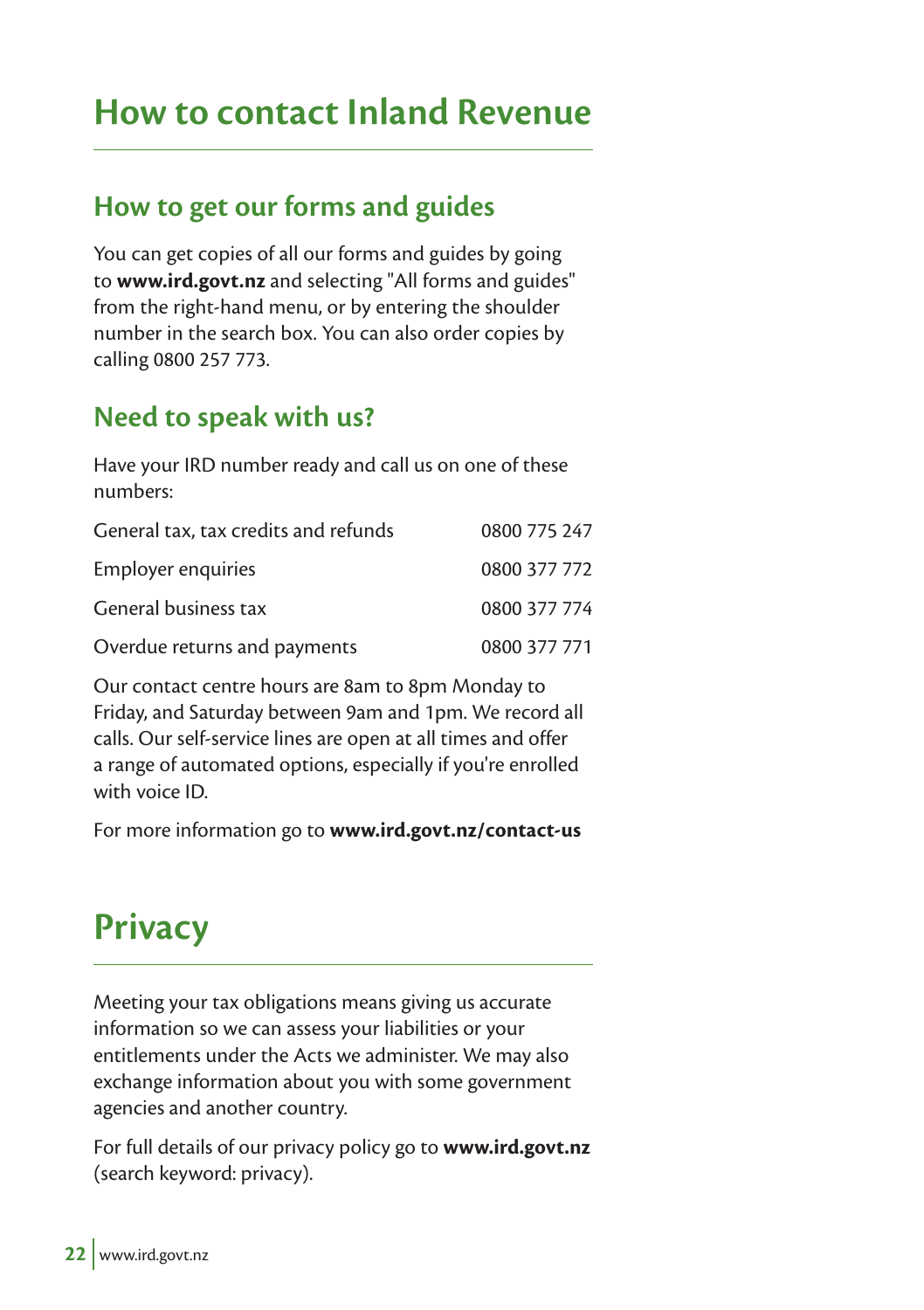# **Inland Revenue's services**

### **myIR**

A myIR account lets you manage all your Inland Revenue matters securely online. You can update your address, phone, email or bank account details, check your eDocuments, work out your income tax filing options and check your KiwiSaver account.

Register for a myIR account today to:

- check if you're due a refund
- file an EMS, IR3 tax return or GST return
- see payments to or from Inland Revenue (including child support and student loans)
- manage your alert email settings
- apply for/manage your Working for Families Tax Credits.

myIR is available 24 hours a day, seven days a week. Go to **www.ird.govt.nz/myIR** to find out more.

#### **Forgotten your user ID or password?**

Request these online and we'll send them to the email address we hold for you.

#### **www.ird.govt.nz**

Go to our website for information and to use our services and tools.

### **Follow us on Twitter**

Follow **@NZInlandRevenue** for tweets on tax and social policy matters, including media releases, due dates and consultations.